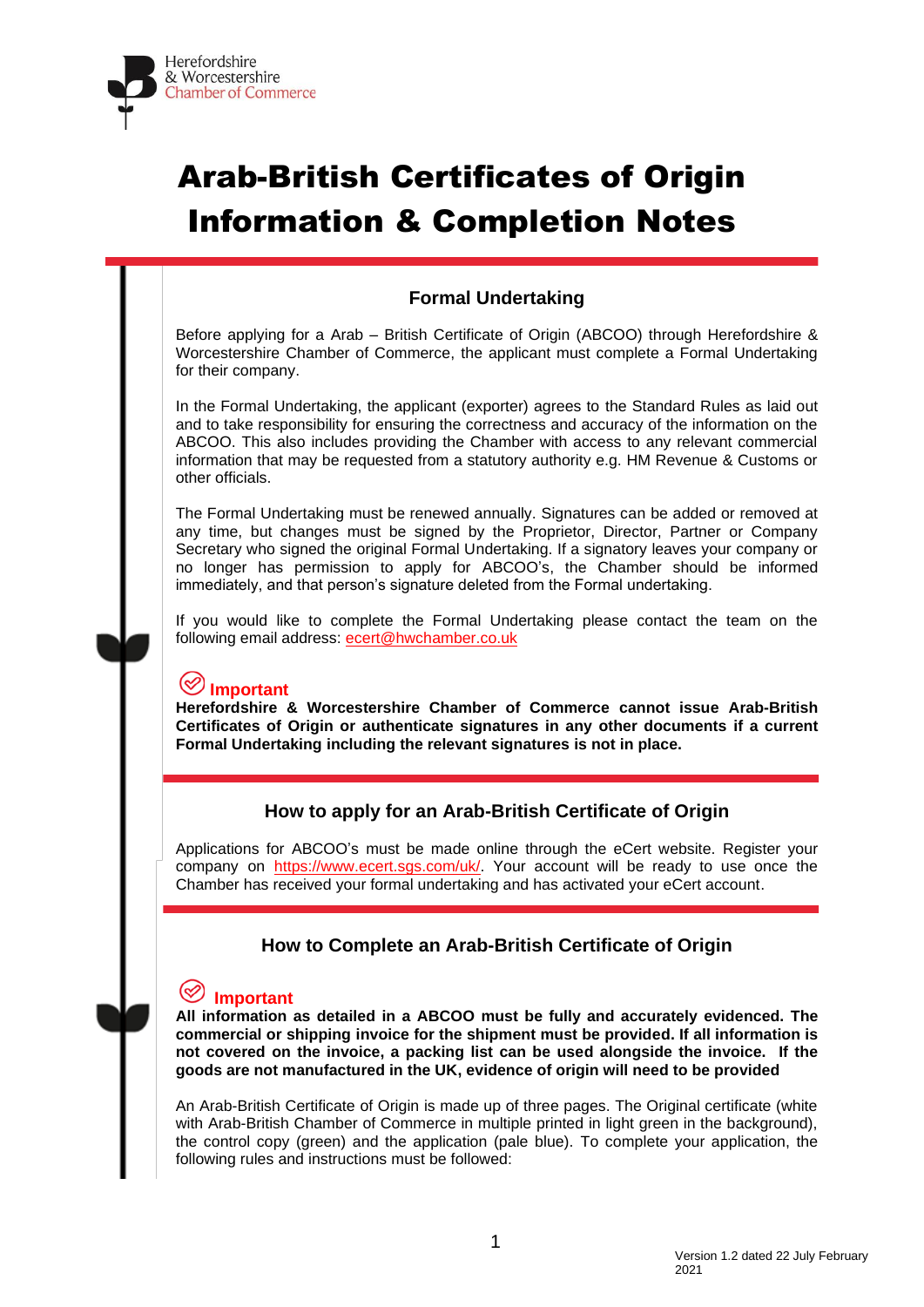

#### **Box 1. Consignor**

Insert the name and address of the UK exporter/consignor of the goods. The address must end with "United Kingdom" in full. The name and address of an EU multi-national company on its own will no longer be allowed in this box but can be issued "for and on behalf of" an overseas company.

#### **Box 2. Consignee**

Insert the full name and address of the foreign recipient of the goods. If the consignment is made to order and the consignee is not known, then insert "To Order of… (the buyer's name and address) For shipment to… (the name of the country of destination)".

Abbreviations for countries are not acceptable apart from USA (instead of United States of America) and UAE (United Arab Emirates) e.g. EU cannot be used.

#### **Box 3. Method of Transport**

Although the method of transport of the goods can be indicated, e.g. road, airfreight, sea freight etc. it is an option box and therefore it can be left blank. Where more than one method of transport is being used insert "Mixed transport". We would recommend the name of vessels are not used unless it is required as part of a letter of credit, as vessels used can be changed prior to shipment.

#### **Box 4. Consignor's ref (Optional)**

Enter the consignor's reference if applicable. It is not mandatory to detail anything in this box.

#### **Box 5. Originated in:**

Enter the country or countries (in the event of multiple countries) of origin of the goods. UK Origin will be declared first followed by goods originating in the other countries in alphabetical order.

#### **Box 6. Marks and Numbers**

Detail the actual marks and numbers stencilled or otherwise affixed to the packages being shipped. If the package is addressed to the Consignee only, the words "As Addressed" or "Fully Addressed" can be detailed instead of the full Consignee detail. If the packages are not marked at all, the word "Unmarked" or ''No Marks' must be detailed.

#### **Box 6. Quantity and Kind of Packages and Description of Goods**

Insert the number and type of packages to be consigned. The words package or parcel cannot be used as they do not define the type of packaging used. You may use pallets, cartons, crates, boxes, cardboard boxes, bales, rolls, kegs, jiffy bag, paper packet, plastic packet, or skid.

If the goods are packed inside a dedicated container for that shipment, you can detail  $1 \times$ Container etc. If containerised, you may detail the container no. and seal no. if you so wish. The same goes if goods are packed inside a dedicated lorry for that shipment. If the goods are not packed in any way or form, the words "Unpacked", "in bulk" or "loose" may be used.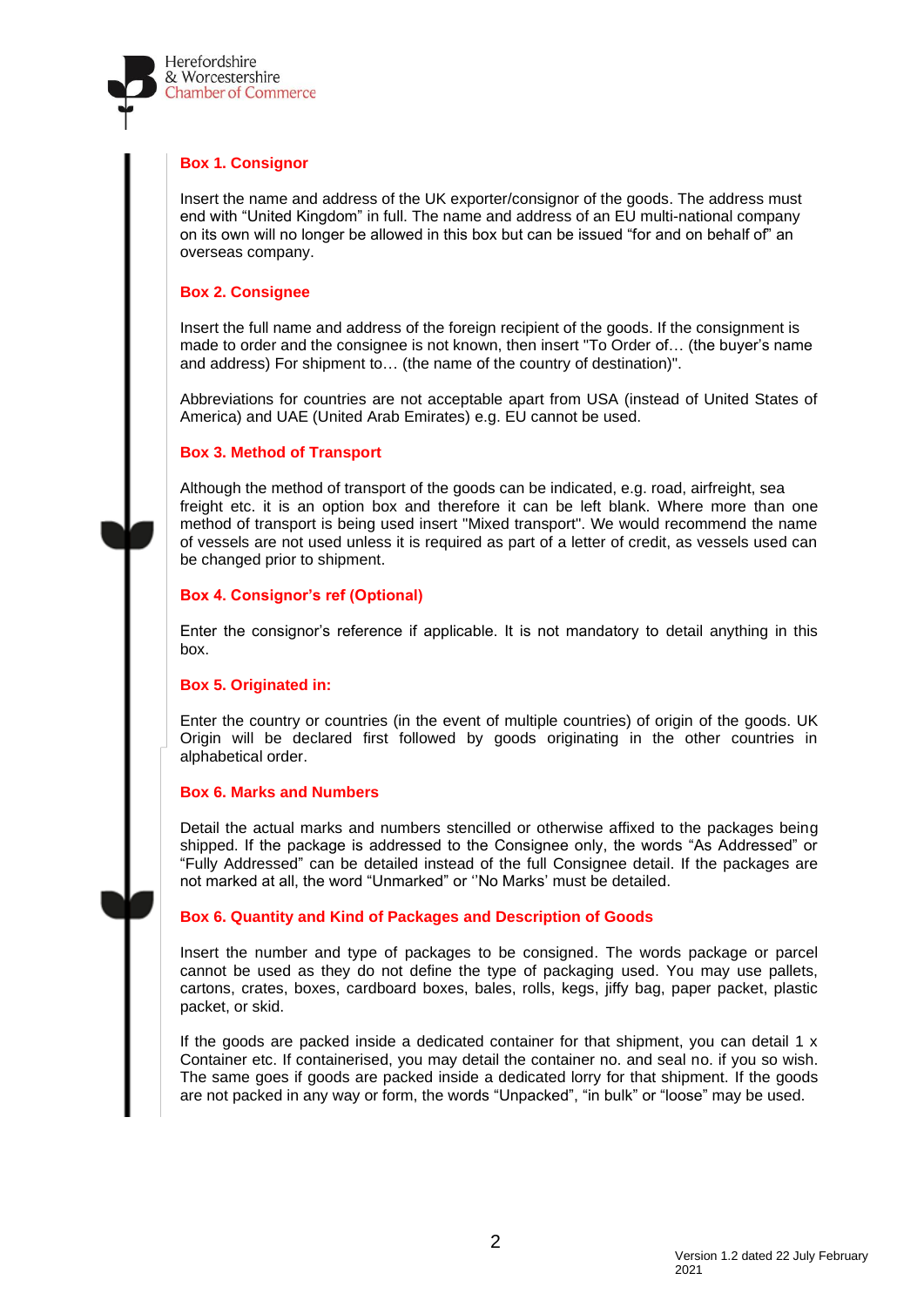

A full commercial description of the goods is required. This must clearly indicate the nature of the goods and should not be vague or general e.g. spare parts, nor should it solely be given by reference to a trademark or brand name E.g. 'Hoover' instead of Hoover vacuum cleaner or a catalogue number with no description.

Insert the description of the goods. This must be sufficient detail to clearly indicate the nature of the goods. Descriptions must not be too general, vague, ambiguous, or solely given by trademark or brand name e.g. Spare parts or Hoovers or something similar. Should there be insufficient space in box 6 to describe all the goods adequately, then it is permissible to insert a general description of the goods followed by the phrase "as per invoice number ... dated…".

#### **Box 6. Weight (gross & net)**

Insert gross and net weight in kilos. The weight can be shown in imperial, but a metric weight must also be shown. Should the weight be unknown, this detail may be replaced by other identifying particulars e.g. number of individual items, metres, litres etc.

#### **Box 6. Free Text**

This box can contain any other information that the applicant wants to add e.g. Notify party details, declaration of origin, contract details etc.

#### **Box 6. Manufacturer's names and addresses**

Enter the full name(s) and address(s) of the manufacturer(s). This must be manufacturers details, not just where you bought the goods from.

#### **Box 7. Applicant**

This box must be only be used by an applicant if the applicant is an agent of the exporter e.g. If a freight forwarder is applying for a ABCOO on behalf of the consignor of the goods. The agent must detail their name and address in this box.

#### **Box 11. Remarks**

This can be left blank unless the Replacement statement is required or any additional information e.g. Letter of Credit details need to be quoted (if this is quoted a copy of the Letter of Credit will need to be provided as evidence).

#### Replacement statement

This may be required if the origin has been lost or contained errors.

Select replacement from the drop down box then enter detail of the previously issued ABCOO: "This Certificate cancels and replaces Certificate of Origin no. (enter ABCOO no. including letters) issued by the (enter name of original issuing body/Chamber of Commerce) on (enter original ABCOO date of issue)".

The replacement certificate must be exactly the same as the original certificate. If the original certificate cannot be returned, a letter on the applicant's company letterhead and signed by the applicant must be supplied, explaining why it cannot be returned, detailing the M certificate no. and date stamp of the original certificate and requesting a replacement.